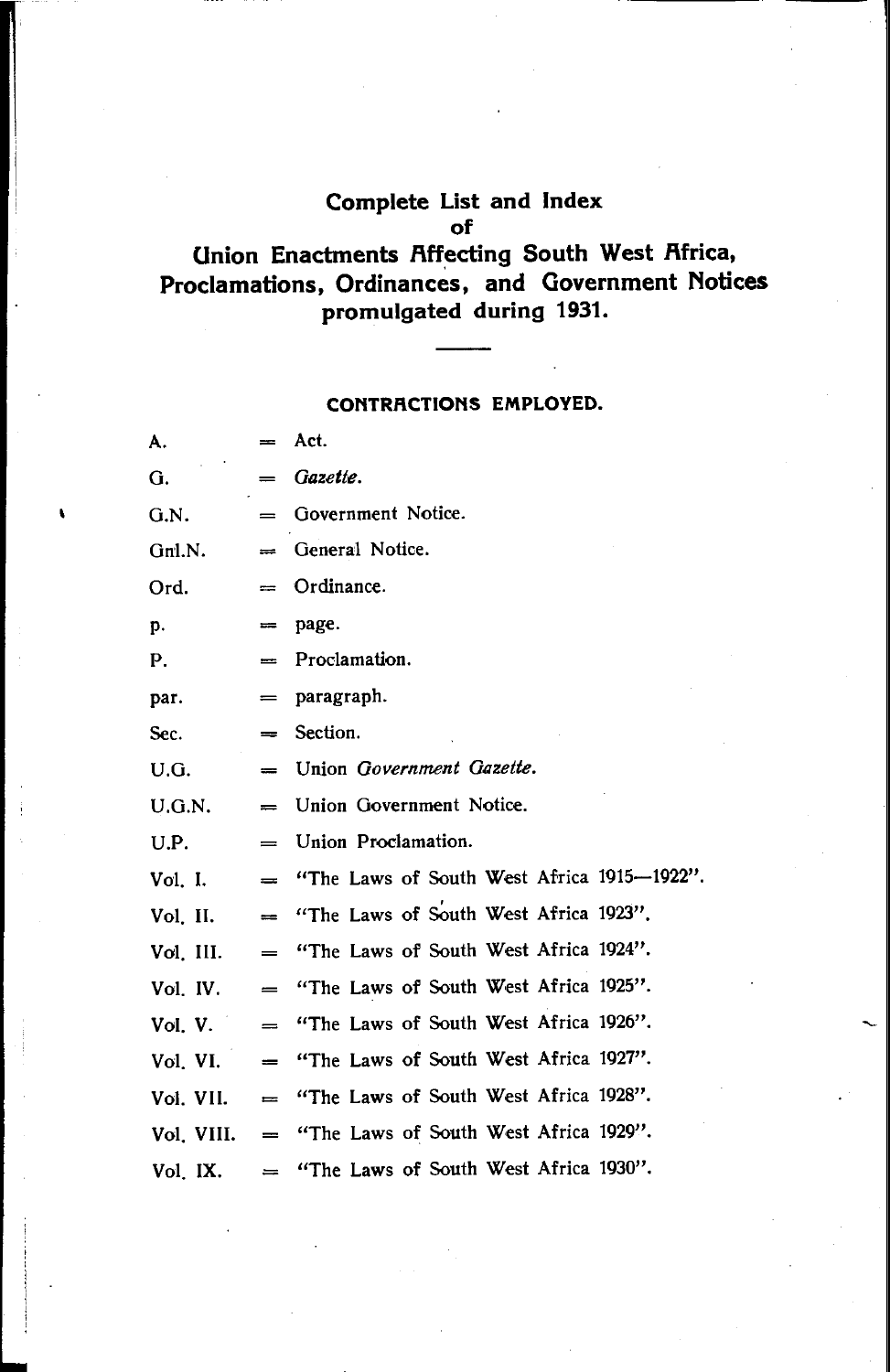| No.                      | Date.    | Subject.                                                                                                                                 | Remarks.                                          | Page. |
|--------------------------|----------|------------------------------------------------------------------------------------------------------------------------------------------|---------------------------------------------------|-------|
|                          |          | Part I: Union Legislation.                                                                                                               |                                                   |       |
| A. $14/$ <sub>1931</sub> |          | Flour and Meal Importation Re-<br>strictions Act, 1931.                                                                                  |                                                   | 2     |
| A.38/<br>1931            |          | West Africa<br>Constitution<br>South<br>Act, 1925, Further Amendment<br>Act, 1931.                                                       | A. 42 of 1925<br>as amended<br>further<br>amended | 2     |
| U.P.53/<br>1931          | 23/1/31  | Dumping Duty on Cement from<br>Holland.                                                                                                  |                                                   | 8     |
| U.P. 186/<br>1931        | 30/4/31  | Land Settlement Law (South West<br>Africa) Further Amendment Pro-<br>clamation, 1931.                                                    |                                                   | 10    |
| U.P.320/<br>1931         | 5/9/31   | Acts Nos. 19 and 21, 1931, Appli-<br>cable to S.W.A.                                                                                     |                                                   | 14    |
| U.G.N.<br>2204/1930      | 5/12/30  | Extradition Treaty with the Repu-<br>blic of Columbia - Extension<br>of Provisions of, to Mandated<br>Territory of South West Africa.    |                                                   | 16    |
| U.G.N.<br>77/1931        | 6/1/31   | Regulations for the furnishing of<br>the port of delivery of goods<br>exported from the Union of South<br>Africa.                        |                                                   | 16    |
| U.G.N.<br>503/1931       | 27/3/31  | Preparations exempted from Pro-<br>visions of Act No. 13 of 1928.                                                                        |                                                   | 18    |
| U.G.N.<br>504/1931       | 27/3/31  | Preparations exempted from Pro-<br>visions of Act No. 13 of 1928.                                                                        |                                                   | 20    |
| U.G.N.<br>623/1931       | 16/4/31  | Flour and Meal Importation Re-<br>striction Act, 1931: Regulations re                                                                    |                                                   | 20    |
| U.G.N.<br>1186/1931      | 17/7/31  | Extradition Treaty with the Prin-<br>cipality of Monaco. - Extension<br>of Provisions of, to Mandated<br>Territory of South West Africa. |                                                   | 22    |
| U.G.N.<br>1907/1931      | 4/12/31  | Extradition Treaty with the Re-<br>public of Cuba: Extension of<br>provisions of to Mandated Terri-<br>tory of South West Africa.        |                                                   | 22    |
|                          |          | Part II: Proclamations.                                                                                                                  |                                                   |       |
| P. 1                     | 20/12/30 | declared to<br>Otjiwarongo<br>be<br>a,<br>cattle improvement area.                                                                       |                                                   | 26    |
| P. 2                     | 27/1/31  | District Roads, district of Malta-<br>hohe: Proclamation of.                                                                             |                                                   | 26    |
| P. 3                     | 7/2/31   | District Roads, district of Okahand-<br>ja: Deviation and proclamation<br>of.                                                            |                                                   | 28    |
| P. 4                     | 7/2/31   | District Roads, district of Gobabis:<br>Proclamation and closing of.                                                                     |                                                   | 30    |
| P. 5                     | 9/2/31   | Main and District Roads, district<br>of Outjo: Proclamation of.                                                                          |                                                   | 40    |
| P. 6                     | 12/2/31  | Roads Council, district of Lude-<br>ritz: Constitution of.                                                                               |                                                   | 42    |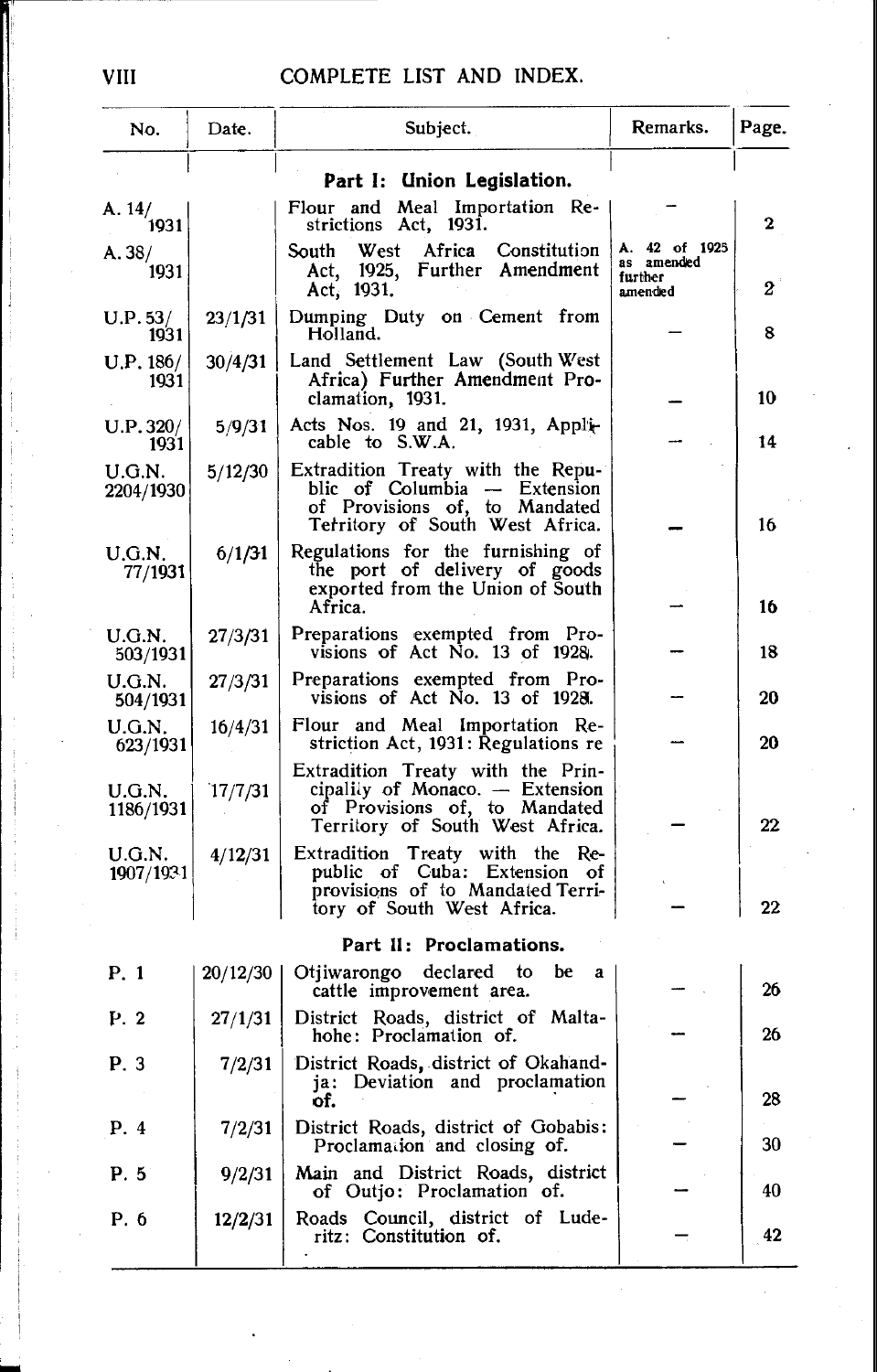| No.   | Date.   | Subject.                                                                                                                                                 | Remarks.                                                                        | Page. |
|-------|---------|----------------------------------------------------------------------------------------------------------------------------------------------------------|---------------------------------------------------------------------------------|-------|
| P. 7  | 16/2/31 | Workmen's Compensation (Govern-<br>ment Employees) Proclamation,<br>1931.                                                                                | P. 27/1924<br>amended                                                           | 44    |
| P. 8  | 9/2/31  | Workmen's Compensation (Acci-<br>dents and<br>Industrial Diseases)<br>Proclamation, 1924, Amendment<br>Ordinance 1930: Date of coming<br>into operation. |                                                                                 | 46    |
| P. 9  | 25/2/31 | Second Legisla ive Assembly: Fixing<br>of date for first sitting of Third<br>Session.                                                                    |                                                                                 | 46    |
| P. 10 | 4/3/31  | Stamp Duties and Fees Amend-<br>ment Proclamation, 1931.                                                                                                 | Ord. 6/1930<br>amended                                                          | 48    |
| P. 11 | 4/3/31  | Taxation<br>Landed<br>оf<br>Property<br>Amendment Proclamation, 1931.                                                                                    | Ord. 8/1930<br>amended                                                          | 48    |
| P. 12 | 4/3/31  | The Liquor Licensing Law Amend-<br>ment Proclamation, 1931.                                                                                              | Ord. 7/1930<br>amended                                                          | 50    |
| P. 13 | 25/3/31 | Licences Law Amendment Procla-<br>mation, 1931.                                                                                                          | P. 21/1931<br>amended further<br>amended, Ord.<br>1/1930 re-<br>pealed (Sec. 5) | 52    |
| P. 14 | 30/3/31 | Diamond Board Establishment Fur-<br>ther<br>Amendment Proclamation,<br>1931.                                                                             | P. 4/1921<br>amended further<br>amended                                         | 54    |
| P. 15 | 10/4/31 | Post Office Administration Procla-<br>mation, 1931.                                                                                                      | Ps. 8/1916,<br>66/1920, 57/1921,<br>15/1929, re-                                | 56    |
| P. 16 | 16/3/31 | Immigrants Regulation<br>(Quota)<br>Proclamation, 1931.                                                                                                  | pealed.                                                                         | 122   |
| P. 17 | 13/4/31 | Contribution towards Fencing Costs<br>(Extension of period of Suspen-<br>sion) Proclamation, 1931.                                                       | P. 20/1930<br>amended                                                           | 124   |
| P. 18 | 11/4/31 | Licences Law Further Amendment<br>Proclamation, 1931.                                                                                                    | P. 21/1921<br>amended                                                           | 126   |
| P. 19 | 20/4/31 | Land Bank (Temporary Increase<br>of Maximum of Advances) Pro-<br>clamation, 1931.                                                                        |                                                                                 | 126   |
| P. 20 | 24/4/31 | Allowance<br>Territorial<br>(Teachers)<br>and Matrons) Proclamation, 1931.                                                                               | G. N. 129/26<br>amended                                                         | 128   |
| P. 21 | 23/4/31 | Land Bank Law Amendment Pro-<br>clamation, 1931.                                                                                                         | Act 18/1912<br>amended                                                          | 130   |
| P. 22 | 15/4/31 | <b>Gobabis</b><br>declared<br>to be a cattle<br>improvement area.                                                                                        |                                                                                 | 132   |
| P. 23 | 28/4/31 | Native Stock<br>Brands Amendment<br>Proclamation,<br>1931.                                                                                               | P. 15/1923<br>amended                                                           | 134   |
| P. 24 | 28/4/31 | Ostrich Protection Ordinance, 1928:<br>Extension to Rehoboth Gebiet.                                                                                     |                                                                                 | 136   |
| P. 25 | 29/4/31 | Expropriation of Lands Ordinance,<br>1927 (No. 13 of 1927) Applica-<br>tion to Rehoboth Gebiet of Chap-<br>ters $1$ and $111$ .                          |                                                                                 | 138   |

 $\mathbf{\bar{X}}$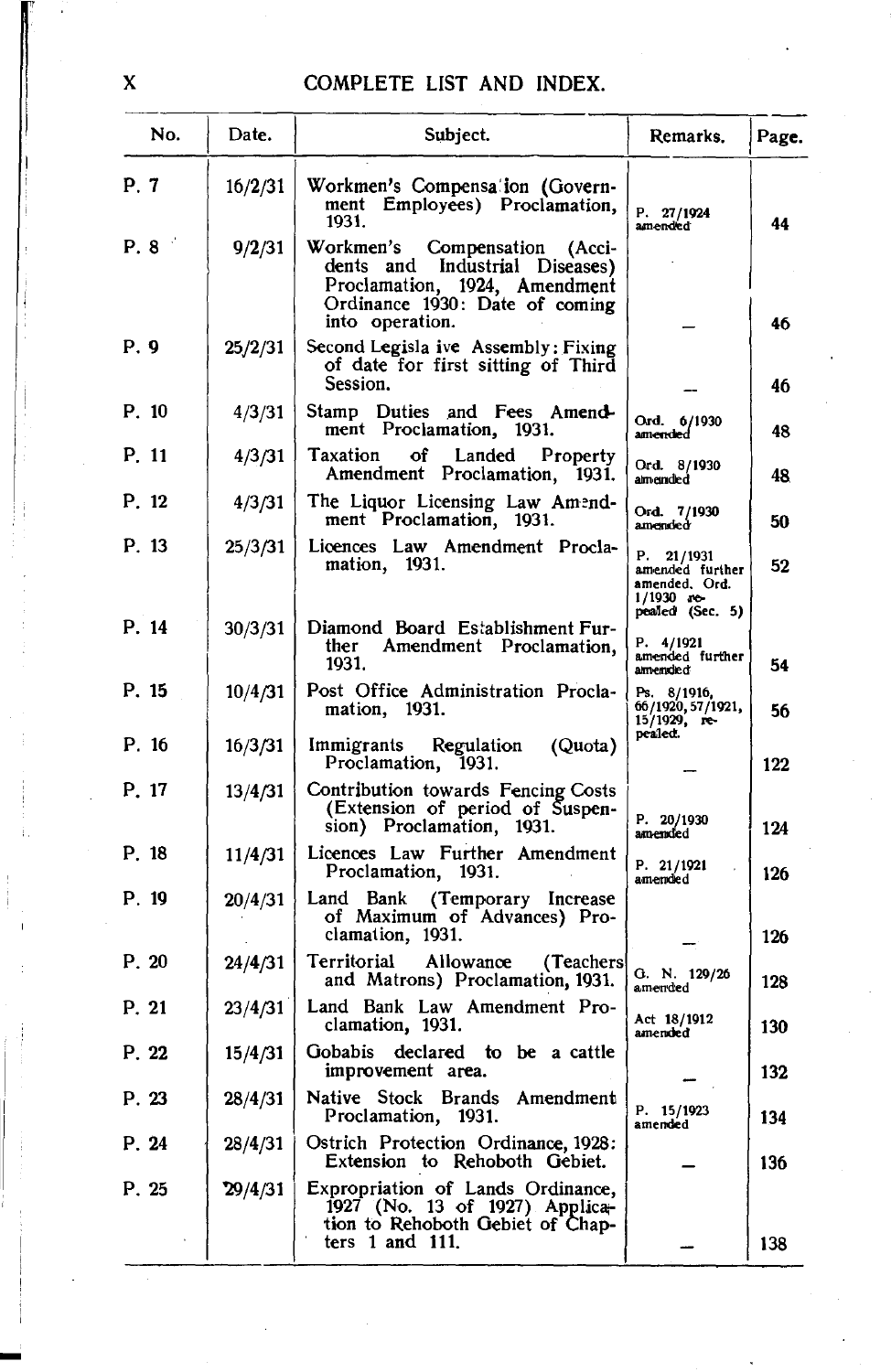# XII COMPLETE UST AND INDEX.

| No.   | Date.   | Subject.                                                                                            | Remarks.                                                   | Page. |
|-------|---------|-----------------------------------------------------------------------------------------------------|------------------------------------------------------------|-------|
| P. 26 | 12/5/31 | Legislative<br>the<br>Prorogation of<br>Assembly.                                                   |                                                            | 140   |
| P. 27 | 20/5/31 | Native Labour Regulation Amend-<br>ment Proclamation, 1931.                                         |                                                            | 140   |
| P. 28 | 5/6/31  | Roads Council, district of Swakop-<br>mund: Constitution of.                                        |                                                            | 142   |
| P. 29 | 30/6/31 | The Diamond Taxation Proclama-<br>tion, 1931.                                                       |                                                            | 144   |
| P. 30 | 27/6/31 | Administration of Justice Proclama-<br>tion Amendment Proclamation,<br>1931.                        | P. 21/1919 as<br>amended further<br>amended                | 164   |
| P. 31 | 27/6/31 | Special Justice of the Peace Amend-<br>ment Proclamation, 1931.                                     | P. 25/1921<br>repealed and<br>new sections<br>substituted. | 166   |
| P. 32 | 28/7/31 | Liquor Licensing Law Amendment<br>Proclamation, 1931.                                               | P. $6/1920$ as<br>amended further<br>amended               | 168   |
| P. 33 | 12/8/31 | Periodical Court, Aus, district Lude-<br>riz: Prescription of Local Limits:<br>Further Amendment of | P. 16/1920<br>as amended<br>further amended                | 172   |
| P. 34 | 12/8/31 | Trespass of Animals (Rural Areas)<br>Amendment Proclamation, 1931                                   | Ord. 9/1931<br>amended                                     | 176   |
| P. 35 | 21/8/31 | Trespass, of Animals (Rural Areas)<br>Proclamation: District of Groot-<br>fontein                   |                                                            | 176   |
| P. 36 | 21/8/31 | Main Road, district of Windhoek:<br>Proclamation of                                                 |                                                            | 176   |
| P. 37 | 27/8/31 | District Roads, district of Otjiwa-<br>rongo: Proclamation of                                       |                                                            | 178   |
| P. 38 | 28/8/31 | Further<br>Proclamation<br>Education<br>Amendment Proclamation, 1931.                               | P. 16/1926<br>as amended<br>further amended                | 178   |
| P. 39 | 11/8/31 | Teachers' Pensions Proclamation,<br>1931.                                                           |                                                            | 188   |
| P. 40 | 2/9/31  | Land Bank Law Further Amend-<br>ment Proclamation, 1931.                                            | A. 18/1912<br>as amended<br>further amended                | 230   |
| P.41  | 4/9/31  | Further Prorogation of the Legisla-<br>tive Assembly                                                |                                                            | 232   |
| P. 42 | 17/9/31 | Amendment<br>Police Proclamation<br>Proclamation, 1931.                                             | P. 56/21<br>as amended<br>further amended                  | 232   |
| P. 43 | 17/9/31 | Trespass of Animals (Rural Areas)<br>Proclamation: District of Otjiwa-<br>rongo.                    |                                                            | 232   |
| P. 44 | 17/9/31 | Main and District Roads, District<br>of Gobabis: Proclamation of                                    |                                                            | 234   |
| P. 45 | 1/9/31  | Industry Control<br>Board:<br>Dairy<br>Establishment of                                             |                                                            | 240   |
| P. 46 | 23/9/31 | Proclamation No. 40 of 1920 (Defi-<br>nition of Magisterial Districts)<br>Amendment of              | P. 40/20,<br>amended                                       | 240   |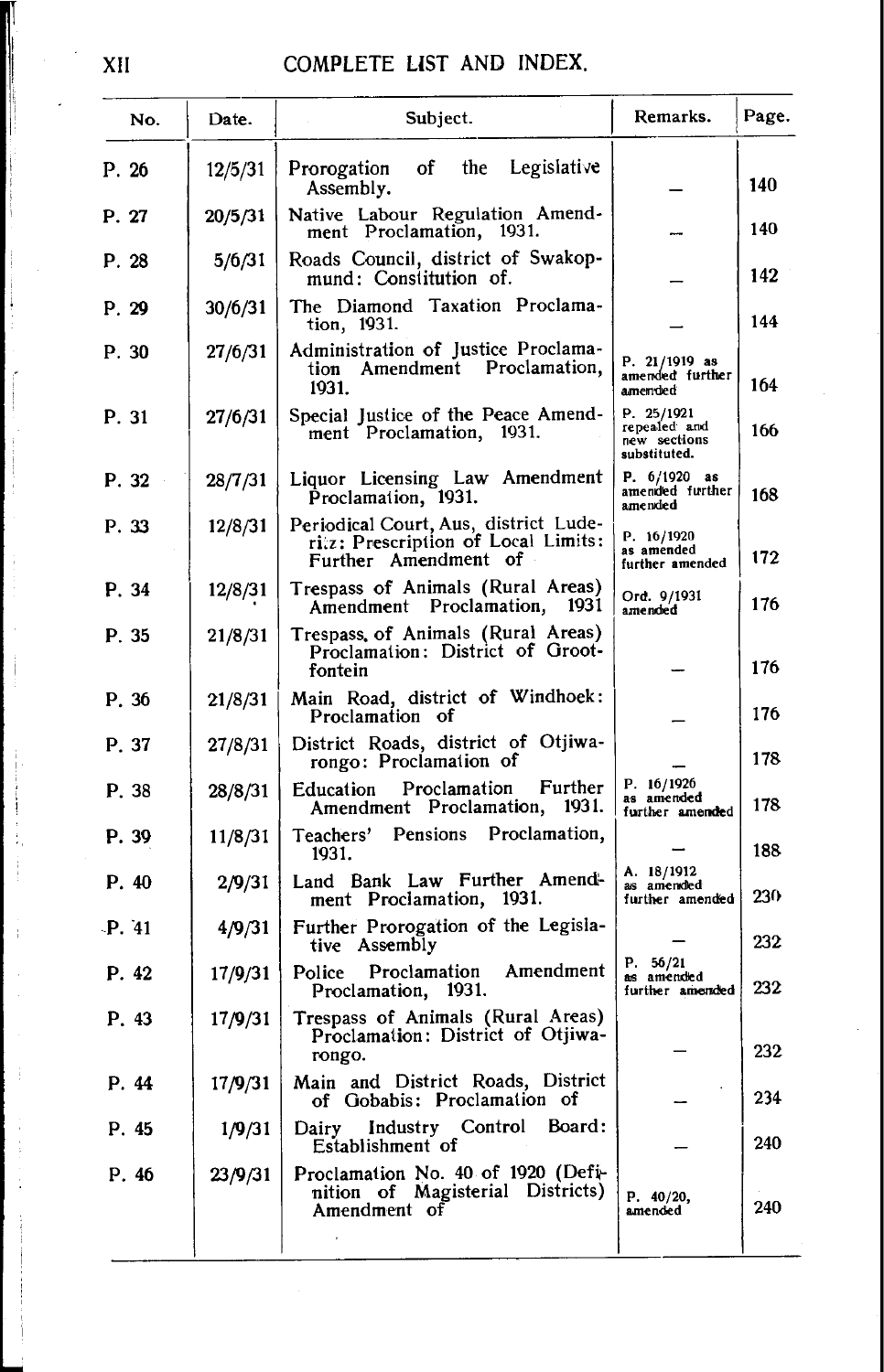| No.     | Date.    | Subject.                                                                                                                                   | Remarks.                                               | Page. |
|---------|----------|--------------------------------------------------------------------------------------------------------------------------------------------|--------------------------------------------------------|-------|
| P. 47   | 23/9/31  | Proclamation No.<br>17<br>of<br>1920<br>(Mariental Periodical Court): As<br>amended by Proclamation No. 16<br>of 1925 repealed.            | P. 17/20 as<br>amended by<br>P. . 16/25<br>repealed. . | 240   |
| P. 48   | 26/9/31  | Trespass of Animals (Rural Areas)<br>Proclamation: District of Oma-<br>ruru.                                                               |                                                        | 242   |
| P. 49   | 30/9/31  | Trespass of Animals (Rural Areas)<br>Proclamation: District of Warm-<br>bad.                                                               |                                                        | 242   |
| P. 50   | 7/10/31  | Trespass of Animals (Rural Areas)<br>Proclamation: District of Aroab.                                                                      |                                                        | 242   |
| P. 51   | 16/10/31 | Periodical Court, Otjikondo: Alte-<br>ration of local limits of                                                                            |                                                        | 242   |
| P. 52   | 29/10/31 | Farmers' Special Relief Proclama-<br>tion, 1931.                                                                                           |                                                        | 244   |
| P. 53   | 29/10/31 | Land Bank Law Amendment Fur-<br>Amendment Proclamation,<br>ther<br>1931.                                                                   | A. 18/1912<br>amended                                  | 262   |
| P. 54   | 29/10/31 | Cigars and Cigarettes Sales Tax<br>Ordinance, 1931: Application to<br>Gebiet.                                                              |                                                        | 264   |
| P. 55   | 9/11/31  | Closure of an Area to prospecting<br>and pegging: Walvis Bay.                                                                              |                                                        | 264   |
| P. 56   | 10/11/31 | Otavi Minen und Eisenbahn-Gesell-<br>schaft Temporary Mining Reser-<br>Amendment Proclamation,<br>ve<br>1931.                              |                                                        | 266   |
| P. 57   | 10/11/31 | South West Africa Company, Limi-<br>ted, Temporary Mining Reserve<br>Amendment Proclamation, 1931.                                         | P. 62/1920<br>as amended<br>further amended            | 268   |
| P. 58   | 9/11/31  | Municipal Powers (Drainage) Pro-<br>clamation, 1931.                                                                                       |                                                        | 270   |
| P. 59   | 9/11/31  | Main and District Roads, District<br>of Luderitz, Proclamation of                                                                          |                                                        | 272   |
| - P. 60 | 10/11/31 | Cheese declared Agricultural Pro-<br>duce                                                                                                  |                                                        | 274   |
| P. 61   | 10/11/31 | Proclamation No. 35 of 1929 (But-<br>ter declared Agricultural Produ-<br>ce) as amended by Proclamation<br>No. 3 of 1930, further Amended. | P. 35/1929<br>as amended<br>further amended            | 274   |
| P. 62   |          | 10/11/31   Agricultural Produce Export Inter-<br>pretation Proclamation, 1931.                                                             |                                                        | 276   |
| P. 63   | 25/11/31 | Trespass of Animals (Rural Areas)<br>Proclamation, 1931: District of<br>Keetmanshoop                                                       |                                                        | 276   |
|         |          |                                                                                                                                            |                                                        |       |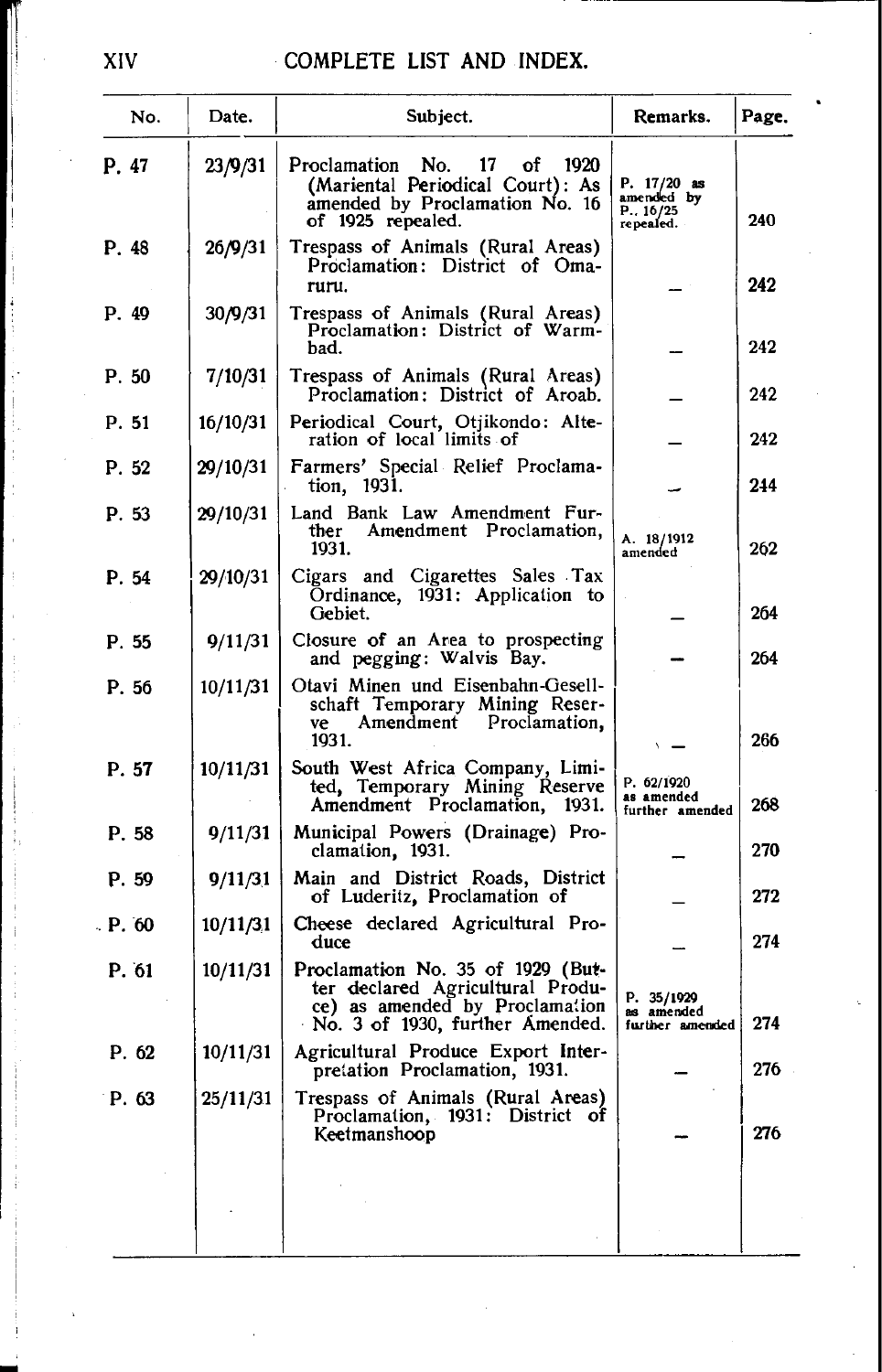| No.     | Date.   | Subject.                                                                       | Remarks.                                                                                                        | Page. |
|---------|---------|--------------------------------------------------------------------------------|-----------------------------------------------------------------------------------------------------------------|-------|
|         |         | Part III: Ordinances.                                                          |                                                                                                                 |       |
| Ord. 1  | 22/5/31 | Cigars and Cigarettes Sales Tax<br>Ordinance, 1931.                            |                                                                                                                 | 280   |
| Ord. 2  | 28/5/31 | Land Settlement Fund Ordinance,<br>1931.                                       |                                                                                                                 | 284   |
| Ord. 3  | 28/5/31 | Unauthorised Expenditure (1929—<br>30) Ordinance, 1931.                        |                                                                                                                 | 286   |
| Ord. 4  | 28/5/31 | Appropriation (1931-32) Ordinan-<br>ce, 1931.                                  |                                                                                                                 | 288   |
| Ord. 5  | 28/5/31 | Taxation<br>of Landed<br>Property<br>Amendment Ordinance, 1931.                | Ord. of Impe-<br>rial Governor<br>dated March,<br>19, 1909<br>as amend d,<br>further amended                    | 292   |
| Ord. 6  | 28/5/31 | Stamp Duties and Fees Amendment<br>Ordinance, 1931.                            | A. 30/1911<br>amended                                                                                           | 294   |
| Ord. 7  | 28/5/31 | Liquor Licensing Law<br>Further<br>Amendment Ordinance, 1931.                  | P. 6/1920 as<br>amended further<br>amended<br>Ord. 3/1927<br>amended<br>Ord. 7/1930 and<br>P. 12/31<br>repealed | 298   |
| Ord. 8  | 5/6/31  | Stock Brands Ordinance, 1931.                                                  | Ps. 36/1921,<br>14/1923,<br>33/1923,<br>19/1924,<br>10/1925,<br>14/1925,<br>repealed                            | 302   |
| Ord. 9  | 5/6/31  | Trespass of Animals (Rural Areas)<br>Ordinance, 1931.                          |                                                                                                                 | 322   |
| Ord. 10 | 5/6/31  | Ordinance<br>Roads<br>and Outspans<br>Further Amendment<br>Ordinance,<br>1931. | Ord. No.<br>15/1927<br>amended and<br>repealed                                                                  | 342   |
| Ord. 11 | 5/6/31  | Diseases of Stock (Amendment)<br>Ordinance, 1931.                              | P. 28/1920<br>repealed and<br>amended                                                                           | 346   |
| Ord. 12 | 5/6/31  | Solemnization of Marriages Law<br>Amendment Ordinance, 1931.                   | P. 31/1920<br>amended                                                                                           | 354   |
| Ord. 13 | 5/6/31  | Roads (Motor By-Passes) Ordinan-<br>ce, 1931.                                  |                                                                                                                 | 356   |
| Ord. 14 | 5/6/31  | Townships Ordinance Amendment<br>Ordinance, 1931.                              | Ord. 11/1928<br>amended                                                                                         | 358   |
| Ord. 15 | 5/6/31  | Explosives Ordinance, 1931.                                                    |                                                                                                                 | 362   |
| Ord. 16 | 5/6/31  | Dairy Industry Control Ordinance,<br>1931.                                     | Ord. 2/1926<br>amended                                                                                          | 384   |
|         |         |                                                                                |                                                                                                                 |       |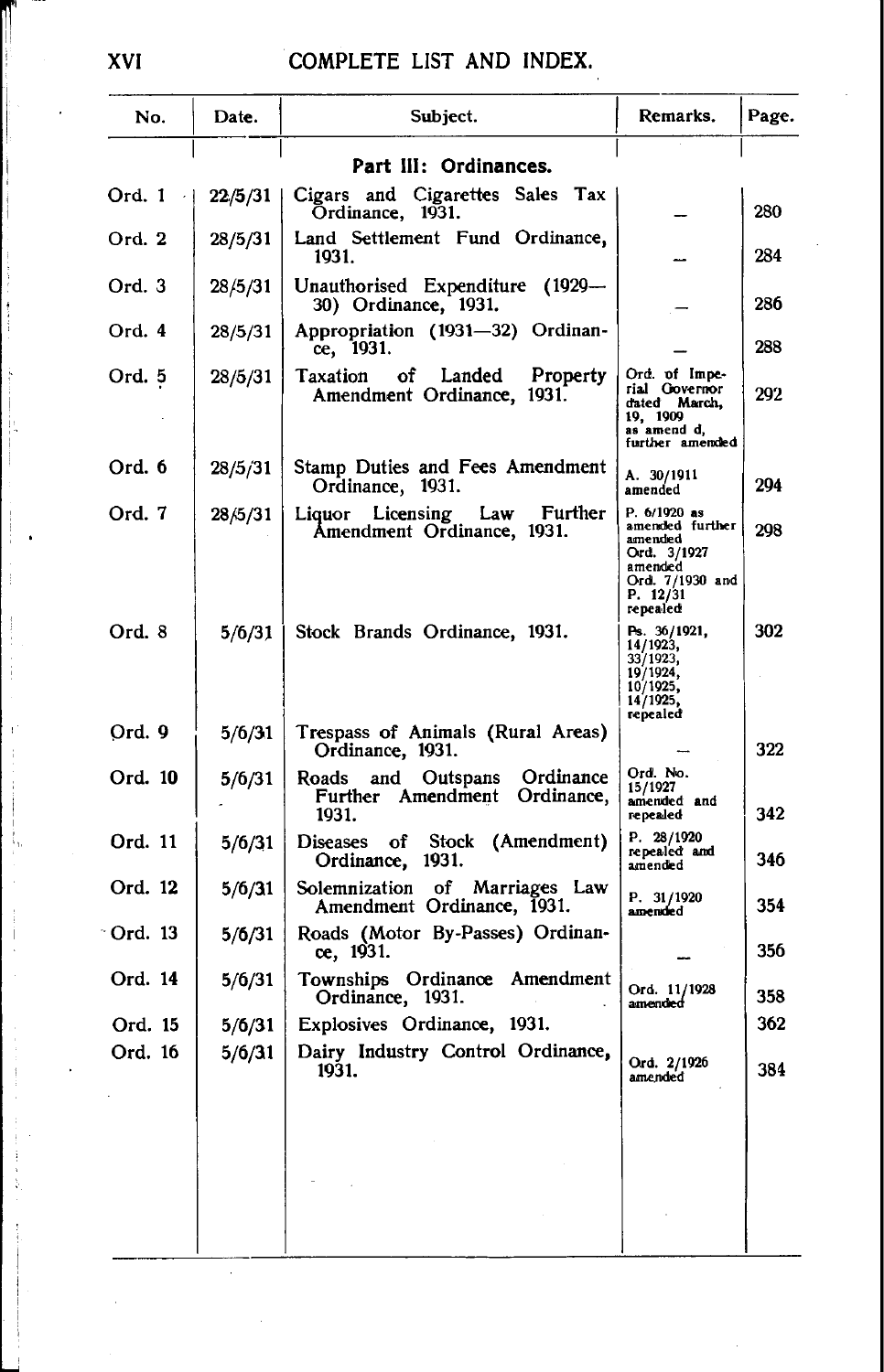| No.                          | Date.    | Subject.                                                                                                                           | Remarks.                       | Page. |
|------------------------------|----------|------------------------------------------------------------------------------------------------------------------------------------|--------------------------------|-------|
|                              |          | Part IV: Government Notices.                                                                                                       |                                |       |
| G.N. 1                       | 17/12/30 | Keetmanshoop Municipality: Street<br>and Traffic Regulations, Amend-<br>ment of.                                                   | Not printed<br>G. 396, p. 7040 |       |
| G.N.2                        | 22/12/30 | Acting Surveyor-General: Appoint-<br>ment of.                                                                                      | Not printed<br>G. 396, p. 7041 |       |
| G.N.3                        | 15/1/31  | Pound at "Woodholme No. 202",<br>district Outio: Establishment of                                                                  | Not printed<br>G. 398, p. 7051 |       |
| G.N. 4                       | 30/12/30 | Pound at Mariental, district Gibe-<br>on: Disestablishment of                                                                      | do.                            |       |
| G.N.5                        | 30/12/30 | Clerk of the Court, Rehoboth:<br>Appointment as                                                                                    | ďо.                            |       |
| G.N. 6                       | 5/1/31   | Clerk of the Court, Keetmanshoop:<br>Appointment as                                                                                | do.                            |       |
| G.N. 7                       | 2/1/31   | Native Commissioner and Register-<br>in Officer: Appointment as                                                                    | do.                            |       |
| G.N. 8                       | 2/1/31   | Keetmanshoop Municipality: Health<br>Regulations                                                                                   | do.                            |       |
| G.N. 9                       | 2/1/31   | Village Management<br>Board<br>at<br>Mariental: Appointment of mem-<br>ber of                                                      | Not printed<br>G. 398, p. 7059 |       |
| G.N. 10                      | 2/1/31   | Clerk of the Court, Grootfontein:<br>Appointment as                                                                                | do.                            |       |
| G.N. 11                      | 9/1/31   | Clerk of the Court, Okahandja:<br>Appointment as                                                                                   | do.                            |       |
| G.N. 12                      | 9/1/31   | Naturalization List, 1925: Amend-<br>ment of                                                                                       | G. N. 114/1925<br>amended      | 428   |
| G.N. 13                      | 16/1/31  | Naturalization                                                                                                                     |                                | 428   |
| G.N. 14                      | 28/1/31  | Village Management Board Area,<br>Walvis Bay: Amendment of Sani-<br>tary Regulations                                               | Not printed<br>G. 401, p. 7087 |       |
| G.N. 15                      | 14/1/31  | The Small Settlements Commona-<br>Proclamation:<br>Subdivision<br>ges Subdivision Proclamation:<br>Particulars re Omaruru District | Not printed<br>G. 402, p. 7091 |       |
| $\tilde{G}$ .N.<br>16        | 16/1/31  | Commissioners of Oaths: Designa-<br>tion and cancellation of                                                                       | ď٥.                            |       |
| G.N.<br>17                   | 17/1/31  | Board of Visitors for Convict Pri-<br>sons and Gaols in South West<br>Africa: Appointment of Member.                               | do.                            |       |
| G.N.<br>18                   | 27/1/31  | Pound at Gibeon: Disestablishment<br>οf                                                                                            | Not printed<br>O. 402, p. 7092 |       |
| $\mathbf{G}.\mathbf{N}$ . 19 | 13/1/31  | Otjituo Reserve: Extension of                                                                                                      | do.                            |       |
| G.N. 20                      | 3/2/31   | Periodical Court, Osire Sued, dis-<br>trict of Otjiwarongo: Holding of                                                             | Not printed<br>O. 403, p. 7107 |       |
| G.N. 21                      | 4/2/31   | Clerk of the Court, Grootfontein:<br>Appointment as.                                                                               | do.                            |       |
|                              |          |                                                                                                                                    |                                |       |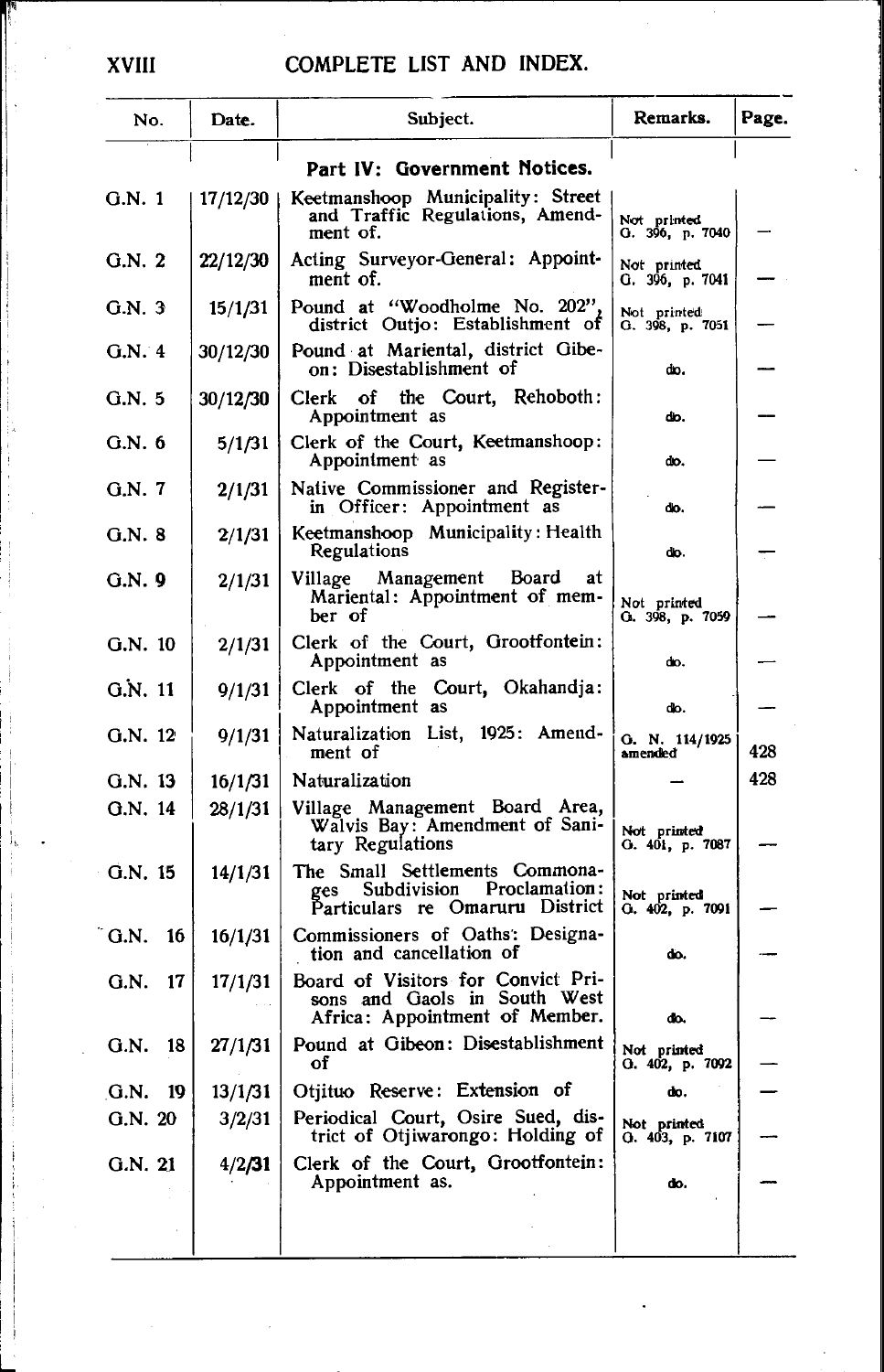| No.     | Date.   | Subject.                                                                                                                                  | Remarks.                       | Page. |
|---------|---------|-------------------------------------------------------------------------------------------------------------------------------------------|--------------------------------|-------|
| G.N. 22 | 4/2/31  | The Small Settlements Commona-<br>Proclamation:<br>Subdivision<br>ges<br>Particulars re Osona Small Sett-<br>lements, Okahandja district. | Not printeo<br>G. 403, p. 7108 |       |
| G.N. 23 | 9/2/31  | Municipality of Windhoek: Amend-<br>ment of Petrol Pump Regula-<br>tions.                                                                 | do.                            |       |
| G.N. 24 | 11/2/31 | Pound at "Pretorius No. 15" dis-<br>trict Gobabis: Disestablishment of                                                                    | Not printed<br>G. 403, p. 7109 |       |
| G.N. 25 | 12/2/31 | Advisory Council: Appointment of<br>Member                                                                                                | do.                            |       |
| G.N. 26 | 13/2/31 | Luderi'z Roads Council: Appoint-<br>ment of                                                                                               | do.                            |       |
| G.N. 27 | 19/2/31 | Brands (Native) registered during<br>quarter 1.10.30-31.12.30                                                                             | Not printed<br>G. 406, p. 7124 |       |
| G.N. 28 | 23/2/31 | Pound at "Houmoed", District<br>Grootfontein: Establishment<br>of,<br>etc.                                                                | Not printed<br>G. 406, p. 7128 |       |
| G.N. 29 | 24/2/31 | Village Management Board Area,<br>Usakos: Amendment of Local Re-<br>gulations                                                             | do.                            |       |
| G.N. 30 | 24/2/31 | Village Management Board Area,<br>Usakos: Sani.ary Regulations:<br>Amendment of Tariff of Fees                                            | do.                            |       |
| G.N. 31 | 2/3/31  | Game Regulations                                                                                                                          | Not printed<br>G. 407, p. 7141 |       |
| G.N. 32 | 6/3/31  | Appointment of Registering Offi-<br>Natives (Urban Areas),<br>cer:<br><b>Windhoek</b>                                                     | Not printed<br>G. 409, p. 7166 |       |
| G.N. 33 | 6/3/31  | Clerk of the Court, Warmbad:<br>Appointment as                                                                                            | do.                            |       |
| G.N. 34 | 9/3/31  | Pound at Hofmeyr, district Gibeon:<br>Dises ablishment of                                                                                 | do.                            |       |
| G.N.35  | 12/3/31 | Government Notice No. 176 of 1927<br>cancelled                                                                                            | G. N. 176/1927<br>cancelled    | 472   |
| G.N. 36 | 12/3/31 | Clerk of the Court, Aroab: Ap-<br>pointment as                                                                                            | Not printed<br>G. 409, p. 7166 |       |
| G.N. 37 | 13/3/31 | Declared Drought-Stricken Areas:<br>Withdrawal of certain Districts.                                                                      | đo.                            |       |
| G.N.38  | 13/3/31 | Appointment of Consul of the<br>Netherlands, Windhoek.                                                                                    | Not printed<br>G. 409, p. 7167 |       |
| G.N. 39 | 13/3/31 | Land and<br>Agricultural<br>Bank of<br>South West Africa: Appointment<br>of member of the Board of Ma-<br>nagement re.                    | đo.                            |       |
| G.N. 40 | 14/3/31 | Municipality of Walvis Bay: Esta-<br>blishment of.                                                                                        | do.                            |       |
| G.N. 41 | 20/3/31 | Sanitary Regulations, Gibeon, Ta-<br>riff of Fees.                                                                                        | Not printed<br>G. 412, p. 7191 |       |
|         |         |                                                                                                                                           |                                |       |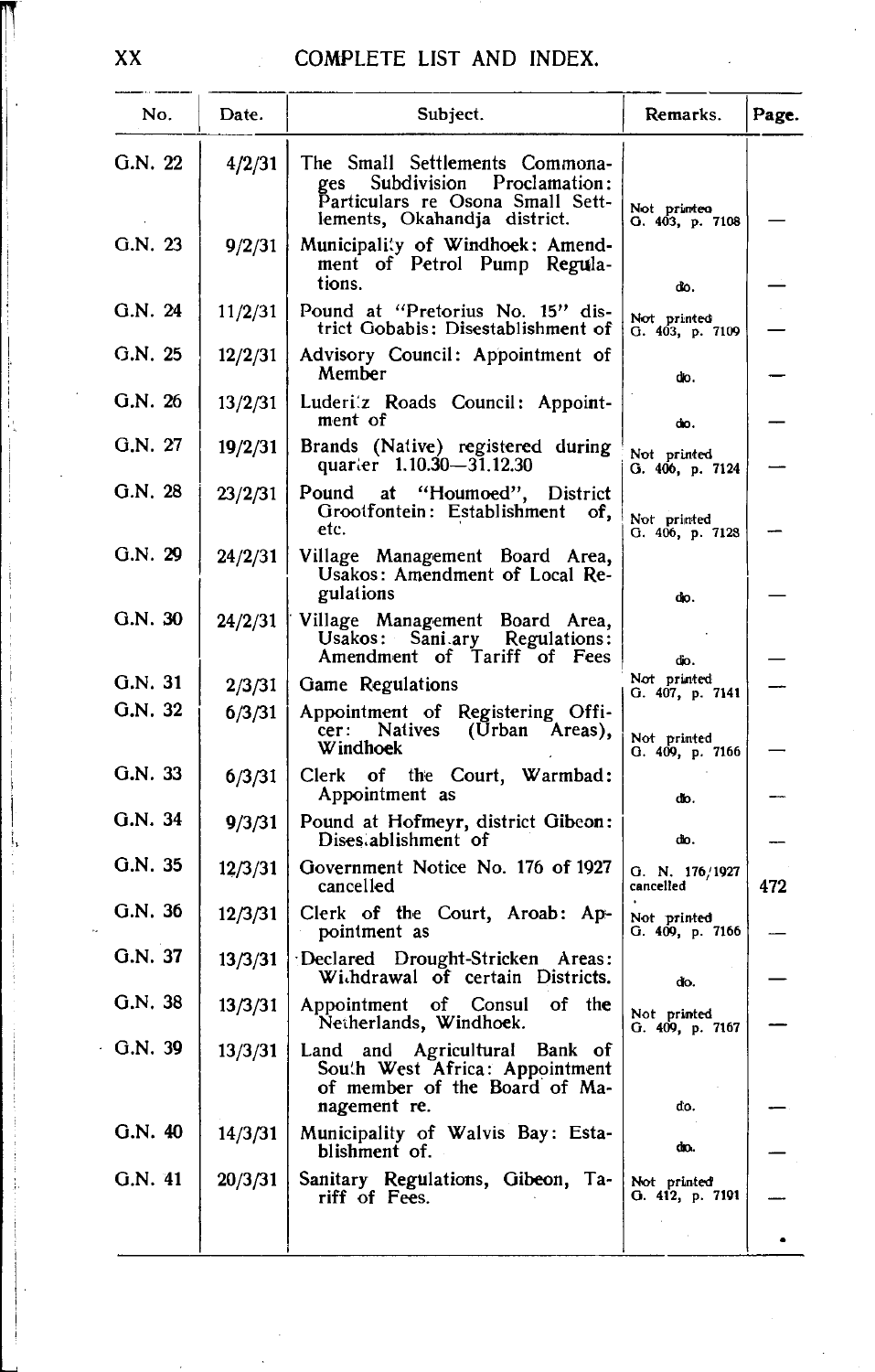| No.     | Date.   | Subject.                                                                                                                              | Remarks.                       | Page. |
|---------|---------|---------------------------------------------------------------------------------------------------------------------------------------|--------------------------------|-------|
| G.N. 42 | 20/3/31 | Village Management Board, Warm-<br>bad: Appointment of Member                                                                         | Not printed<br>G. 412, p. 7191 |       |
| G.N. 43 | 21/3/31 | Pound at Venterspost,<br>district<br>Appointment<br>Grootfontein:<br>оť<br>Poundmaster.                                               | do.                            |       |
| G.N. 44 | 26/3/31 | Education Advisory Council for<br>South West Afria: Constitution<br>оf                                                                | do.                            |       |
| G.N. 45 | 26/3/31 | Marriage Officer: Appointment as                                                                                                      | do.                            |       |
| G.N. 46 | 1/4/31  | Diamond Board for South West<br>Africa: Appointment of Members                                                                        | Not printed<br>G. 413, p. 7200 |       |
| G.N. 47 | 1/4/31  | Clerk of the Court, Maltahohe:<br>Appointment as                                                                                      | Not printed<br>G. 415, p. 7237 |       |
| G.N. 48 | 1/4/31  | Acting German Consul at Wind-<br>hoek: Recognition of                                                                                 | do.                            |       |
| G.N. 49 | 13/4/31 | Post and Telegraph rates: Amend-<br>ment of                                                                                           | do.                            |       |
| G.N.50  | 14/4/31 | Additional Game Regulations                                                                                                           | do.                            |       |
| G.N. 51 | 14/4/31 | Circuit Courts: Division of Terri-<br>tory into Circuit Districts                                                                     | Not printed<br>G. 415, p. 7239 |       |
| G.N. 52 | 21/4/31 | Regulations governing the election<br>of elective members of Hospital<br>Boards.                                                      | G. N. 144/1922<br>repealed     | 472   |
| G.N. 53 | 22/4/31 | Prohibition of the introduction of<br>ca tle, sheep, goats and pigs from<br>Northern Rhodesia, or the Bechu-<br>analand Pro ectorate. |                                | 474   |
| G.N. 54 | 20/4/31 | Brands (European) registered<br>during quarter $1.1.31 - 31.3.31$                                                                     | Not printed<br>G. 419, p. 7257 |       |
| G.N. 55 | 20/4/31 | Declared Drought-Stricken Areas:<br>Withdrawal of certain districts.                                                                  | Not printed<br>Q. 419, p. 7258 |       |
| G.N. 56 | 20/4/31 | Commissioner of Oaths: Desig-<br>nation of                                                                                            | do.                            |       |
| G.N. 57 | 23/4/31 | Brands (Na'ive) registered during<br>quarter 1.1.31-31.3.31                                                                           | Not printed<br>G. 419, p. 7259 |       |
| G.N. 58 | 29/4/31 | Diamond Board for South West<br>Africa: Appointment of Members.                                                                       | Not printed<br>G. 419, p. 7260 |       |
| G.N.59  | 6/5/31  | Registering Officer, Luderitz: Ap-<br>pointment of                                                                                    | Not printed<br>O. 421, p. 7274 |       |
| G.N. 60 | 6/5/31  | Marriage Officer: Appointment as.                                                                                                     | w.                             |       |
| G.N. 61 | 7/5/31  | Education Regulations                                                                                                                 | Q. N. 129/1926<br>amended      | 474   |
| G.N. 62 | 7/5/31  | Village Management Board Area,<br>Warmbad: Local Regulations Ta-<br>riff of Fees.                                                     | Not printed<br>G. 421, p. 7274 |       |
|         |         |                                                                                                                                       |                                |       |
|         |         |                                                                                                                                       |                                |       |

XXII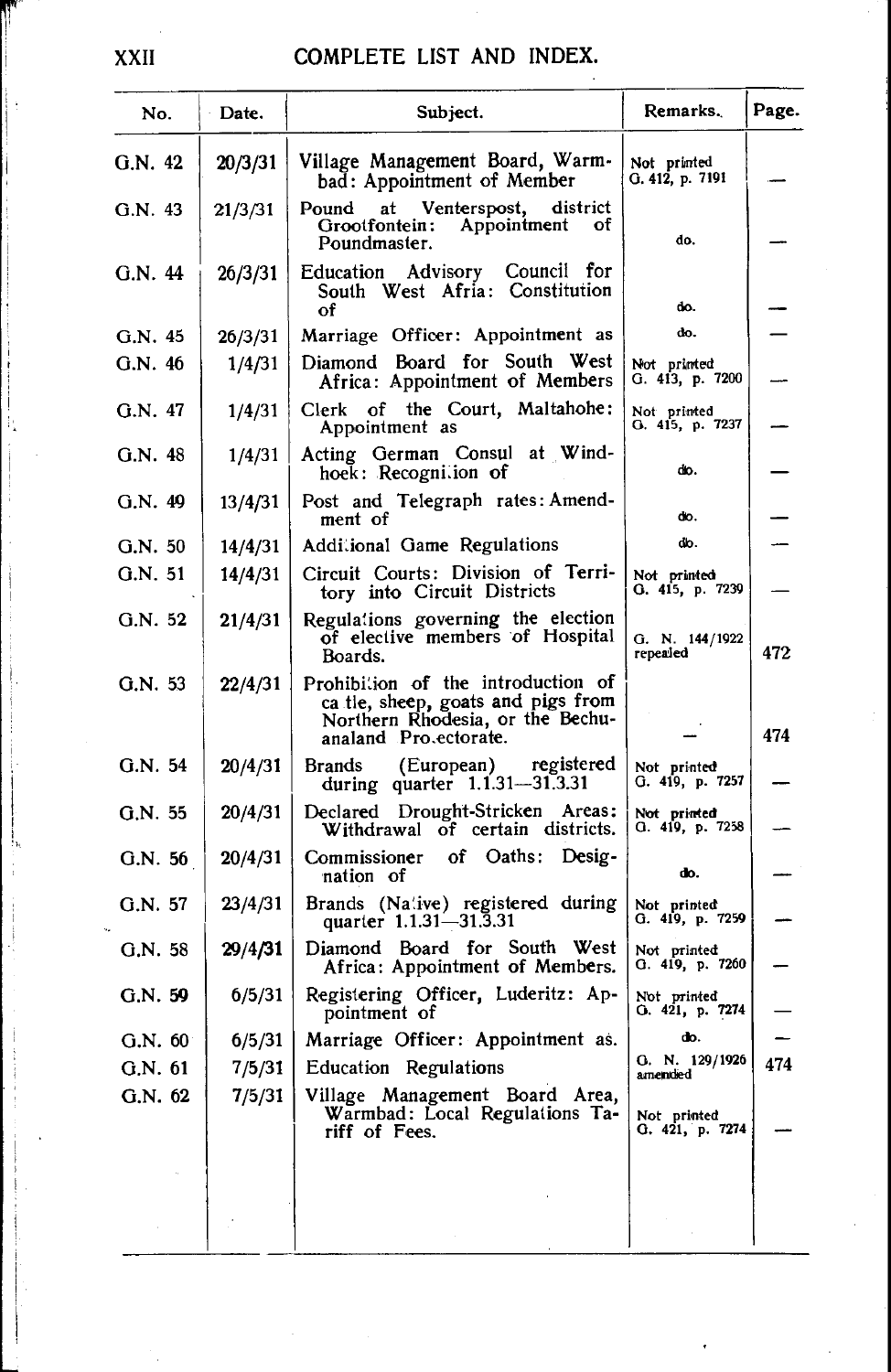| No.       | Date.   | Subject.                                                                                                                  | Remarks.                           | Page.        |
|-----------|---------|---------------------------------------------------------------------------------------------------------------------------|------------------------------------|--------------|
| G.N. 63   | 22/5/31 | Ordinance, 1931: Promulgation of                                                                                          |                                    | 280          |
| G.N. 64   | 28/5/31 | Ordinances, 1931: Promulga ion of                                                                                         |                                    | 284-         |
| G.N. 65   | 19/5/31 | Village Management Board, Marien-<br>tal: Appointment of Member of                                                        | Not printed<br>G. 425, p. 7301     | 298          |
| G.N.66    | 22/5/31 | Village Management Board Area<br>Outjo: Regulations                                                                       | do.                                |              |
| G.N. 67   | 23/5/31 | Registering<br>Officer,<br>proclaimed<br>area of Tsumeb: Appointment of                                                   | Not printed<br>G. 425, p. 7307     |              |
| G.N.68    | 18/5/31 | Post Office Savings<br>Bank Cash<br>Account for the year 1930-1931                                                        | do.                                |              |
| G.N. 69   | 28/5/31 | Regulations made under the Pro-<br>visions of Section ten of Ordi-<br>nance No. 1 of 1931.                                |                                    | 474          |
| G.N. 70   | 5/6/31  | Ordinances, 1931: Promulgation of                                                                                         |                                    | 302 -        |
| G.N. 71   | 9/6/31  | Ovamboland Trust Funds: Suspen-<br>sion of levy of Annual rate for<br>1931.                                               | G. Ns. 127 and<br>128/1929 enacted | 384<br>482 - |
| G.N. 72   | 9/6/31  | Reserve Board: Waterberg East<br>Native Reserve                                                                           | Not printed<br>G. 427, p. 7357     |              |
| G.N. 73   | 9/6/31  | Swakopmund Roads Council: Ap-<br>pointment of Members                                                                     | Not printed<br>G. 427, p. 7358     |              |
| G.N. 74   | 10/6/31 | Portions A and B of farm Orum-<br>bo Nord No. 199, district of<br>Windhoek: Reserved for Railway<br>and Harbour purposes. | do.                                |              |
| G.N. 75   | 3/7/31  | Clerk of the Court, Otjiwarongo:<br>Appointment as.                                                                       | Not printed<br>G. 431, p. 7400     |              |
| G.N. 76   | 3/7/31  | Pound at Luderitz: Appointment of<br>Poundmaster.                                                                         | dо.                                |              |
| G.N. 77   | 3/7/31  | Commissioners of Oaths: Designa-<br>tion of.                                                                              | do.                                |              |
| G.N. 78   | 3/7/31  | Municipality of Windhoek: Amend-<br>ment of Drainage Regulations.                                                         | do.                                |              |
| G.N. 79   | 10/7/31 | Area declared to be an Artesian<br>Area: Boundary of.                                                                     | Not printed<br>G. 431, p. 7401     |              |
| $G.N.$ 80 | 10/7/31 | Townships Board: Appointment of<br>Member.                                                                                | do.                                |              |
| G.N. 81   | 10/7/31 | Annual Registration of Voters, 1931:<br>Appointment of Registering Of-<br>ficers, etc.                                    | do.                                |              |
| G.N. 82   | 13/7/31 | Registration of Voters, 1931: Com-<br>pilation of Provisional Voters'<br>Lists.                                           | Not printed<br>O. 431, p. 7402     |              |
|           |         |                                                                                                                           |                                    |              |
|           |         |                                                                                                                           |                                    |              |

**XXIV**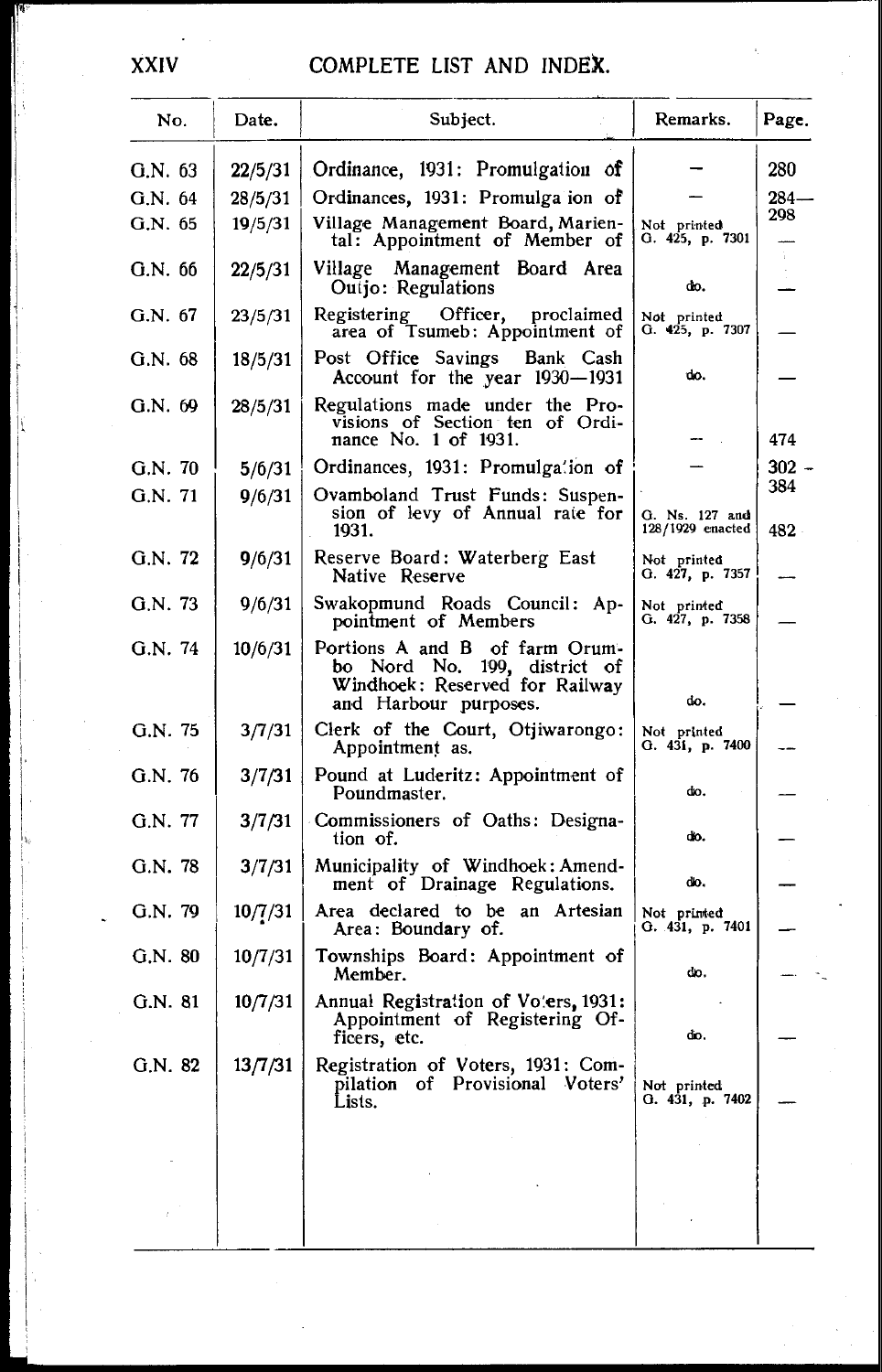| No.      | Date.   | Subject.                                                                                                                                                                                                                                               | Remarks.                       | Page. |
|----------|---------|--------------------------------------------------------------------------------------------------------------------------------------------------------------------------------------------------------------------------------------------------------|--------------------------------|-------|
| G.N. 83  | 20/7/31 | Clerk of the Court, Otjiwarongo:<br>Appointment as.                                                                                                                                                                                                    | Not printed<br>O. 432, p. 7417 |       |
| G.N. 84  | 20/7/31 | Marriage Officer: Appointment as.                                                                                                                                                                                                                      | do.                            |       |
| G.N. 85  | 21/7/31 | Acting Surveyor General: Appoint-<br>ment of.                                                                                                                                                                                                          | do.                            |       |
| G.N. 86  | 27/7/31 | Amendment to the Electricity Sup-<br>ply Regulations of the Munici-<br>pality of Windhoek.                                                                                                                                                             | do.                            |       |
| G.N. 87  | 27/7/31 | Municipality of Windhoek, Elec-<br>tricity Department:<br>Tariff<br>of<br>Fees.                                                                                                                                                                        | Not printed<br>O. 432, p. 7419 |       |
| G.N. 88  | 5/8/31  | Regulations regarding leprosy pro-<br>posed to be made by the Admini-<br>strator under section thirty-six of<br>the Public Health Act, No. 36 of<br>1919, as amended and ex ended to<br>the Mandated Territory of South<br>West Africa No. 36 of 1920. | Not printed<br>Q. 433, p. 7430 |       |
| G.N. 89  | 5/8/31  | Water supply: Commission of en-<br>quiry re                                                                                                                                                                                                            | Not printed<br>O. 433, p. 7431 |       |
| G.N. 90  | 5/8/31  | Commissioners of Oaths: Designa-<br>tion as                                                                                                                                                                                                            | Not printed<br>O. 433, p. 7432 |       |
| G.N. 91  | 5/8/31  | Village Management Board Area,<br>Gibeon: Cemetery Regulations                                                                                                                                                                                         | do.                            |       |
| G.N. 92  | 11/8/31 | Naturalization List, 1925: Amend-<br>ment of                                                                                                                                                                                                           | G. N. 114/1925<br>amended      | 482   |
| G.N. 93  | 12/8/31 | Appointment of Magistrate: Dis-<br>trict of Bethanie                                                                                                                                                                                                   | Not printed<br>O. 433, p. 7434 |       |
| G.N. 94  | 12/8/31 | Clerk of the Court; Area of the<br>Court of the Special Justice of<br>the Peace at Hochfeld, district<br>Okahandja: Appoin: ment as.                                                                                                                   | do.                            |       |
| G.N. 95  | 18/8/31 | Village Management Board of Aus:<br>Appointment of Member                                                                                                                                                                                              | Not printed<br>O. 434, p. 7449 |       |
| G.N. 96  | 18/8/31 | Water Supply: Commission of En-<br>quiry re.                                                                                                                                                                                                           | do.                            |       |
| G.N. 97  | 18/8/31 | Municipality of Windhoek: Amend-<br>ment of Water Supply Regula-<br>tions                                                                                                                                                                              | do.                            |       |
| G.N.98   | 19/8/31 | German Consul at Windhoek: Re-<br>cognition of                                                                                                                                                                                                         | Not printed<br>G. 434, p. 7452 |       |
| G.N. 99  | 21/8/31 | Circuit Courts, Northern and Sou-<br>thern Districts: Dates of holding                                                                                                                                                                                 | do.                            |       |
| G.N. 100 | 21/8/31 | Inspector of Explosives and Sub-<br>Inspector of Explosives: Appoint-<br>ment of                                                                                                                                                                       | do.                            |       |
|          |         |                                                                                                                                                                                                                                                        |                                |       |
|          |         |                                                                                                                                                                                                                                                        |                                |       |

**XXVI**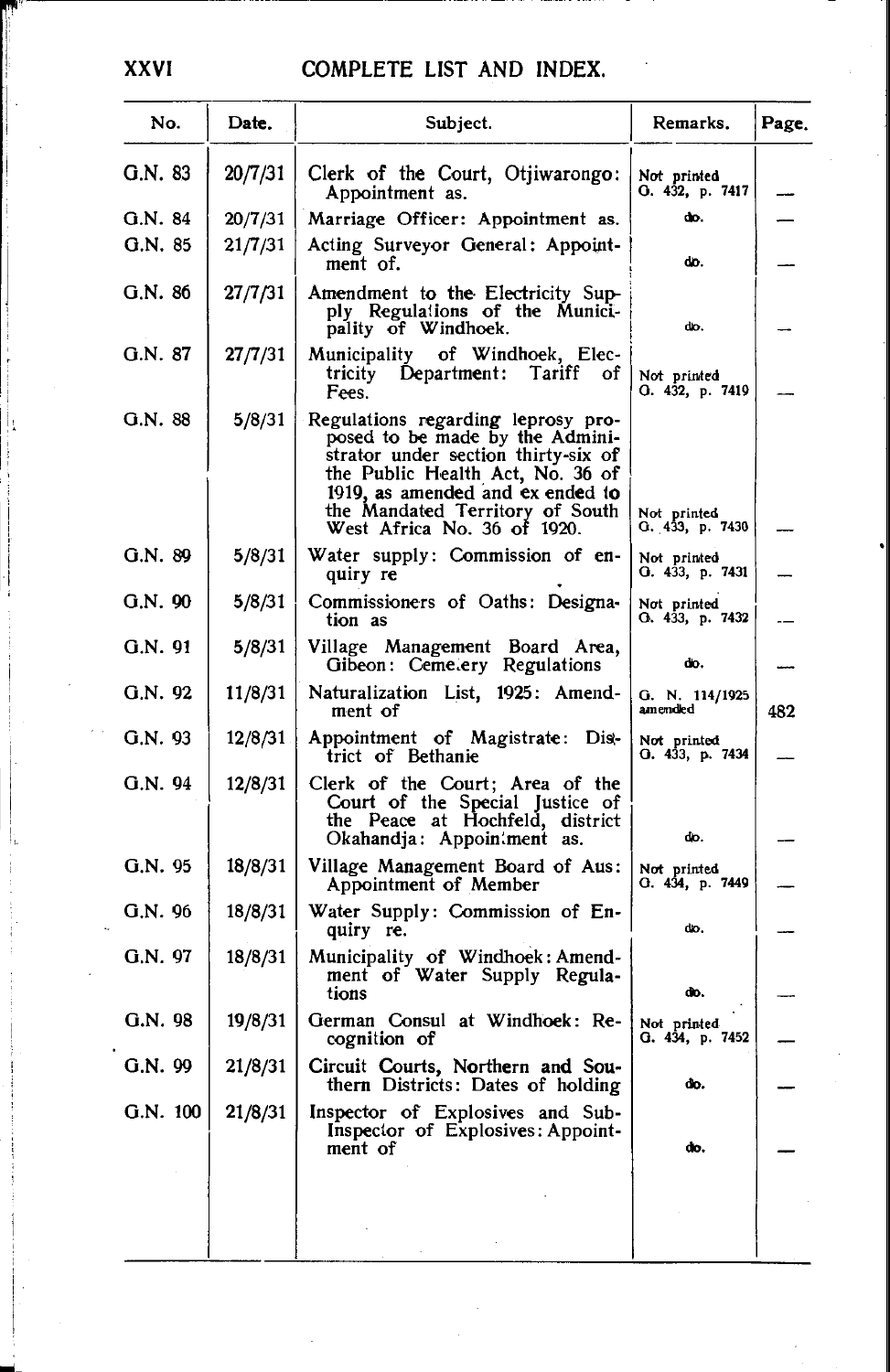| No.        | Date.   | Subject.                                                                                                         | Remarks.                       | Page. |
|------------|---------|------------------------------------------------------------------------------------------------------------------|--------------------------------|-------|
| G.N. 101   | 24/8/31 | Fisheries Board, Luderitz: Nomi-<br>nation to                                                                    | Not printed<br>G. 434, p. 7452 |       |
| $G.N.$ 102 | 28/8/31 | Commissioners of Oaths: Desig.<br>nation as and cancellation of de-<br>signation as                              | Not printed<br>О. 434, р. 7453 |       |
| G.N. 103   | 28/8/31 | Marriage Officers: Appointment as                                                                                | do.                            |       |
| G.N. 104   | 1/9/31  | Acting Magistrate, district of Out-<br>jo: Appointment of                                                        | Not printed<br>G. 435, p. 7484 |       |
| G.N. 105   | 1/9/31  | Immigration Officers: Appointment                                                                                | do.                            |       |
| G.N. 106   | 1/9/31  | Municipality of Windhoek: Ceme-<br>tery Regulations                                                              | dю.                            |       |
| G.N. 107   | 1/9/31  | Reserve Board, Bondels Native Re-<br>serve: Appointment of Members                                               | Not printed<br>G. 435, p. 7488 |       |
| G.N. 108   | 1/9/31  | Assistant Clerk of the Court, Wind-<br>hoek: Appointment as                                                      | Not printed<br>G. 435, p. 7489 |       |
| G.N. 109   | 1/9/31  | Clerk of the Court, Omaruru: Ap-<br>pointment as                                                                 | đo,                            |       |
| $G.N.$ 110 | 3/9/31  | Marriage Officer: Appointment as                                                                                 | do.                            |       |
| G.N. 111   | 7/9/31  | Marriage Officers: Appointments<br>and Revocation of Appointments                                                | đο.                            |       |
| G.N. 112   | 8/9/31  | Registration of Voters, 1931: Ap-<br>pointment of Revising Officers.                                             | do.                            |       |
| G.N. 113   | 8/9/31  | Registering Officer, Kolmanskuppe<br>and Luderitz, Electoral Divisi-<br>ons: Appointment of                      | Not printea<br>G. 435, p. 7490 |       |
| G.N. 114   | 9/9/31  | Village Management Board of Out-<br>jo: Appointment of Member                                                    | đo.                            |       |
| G.N. 115   | 9/9/31  | Roads<br>and Outspans Ordinance,<br>1927: Appointment of Returning<br>Officer for Ward No. 2: District<br>Outjo. | do.                            |       |
| G.N. 116   | 9/9/31  | Outjo Sanitary Regulations: Tariff<br>of Fees.                                                                   | do.                            |       |
| G.N. 117   | 15/9/31 | Clerks of the Court, Windhoek and<br>Luderitz: Appointment as                                                    | Not printed<br>G. 436, p. 7505 |       |
| G.N. 118   | 15/9/31 | Townships Regulations                                                                                            |                                | 482   |
| G.N. 119   | 17/9/31 | South West Africa Police Regula-<br>tions: Amendment of                                                          |                                | 488   |
| G.N. $120$ | 18/9/31 | Registering Officer, Warmbad Elec-<br>toral Division: Appointment of.                                            | Not printed<br>G. 436, p. 7507 |       |
| G.N. 121   | 18/9/31 | Pound at Windhoek: Establishment<br>оf                                                                           | Not printed<br>G. 436, p. 7508 |       |
| G.N. 122   | 19/9/31 | Issue of Bank notes                                                                                              | do.                            |       |
| G.N. 123   | 21/9/31 | Dairy Inspectors: Appointment of                                                                                 | đο.                            |       |
|            |         |                                                                                                                  |                                |       |

#### **XXVIII**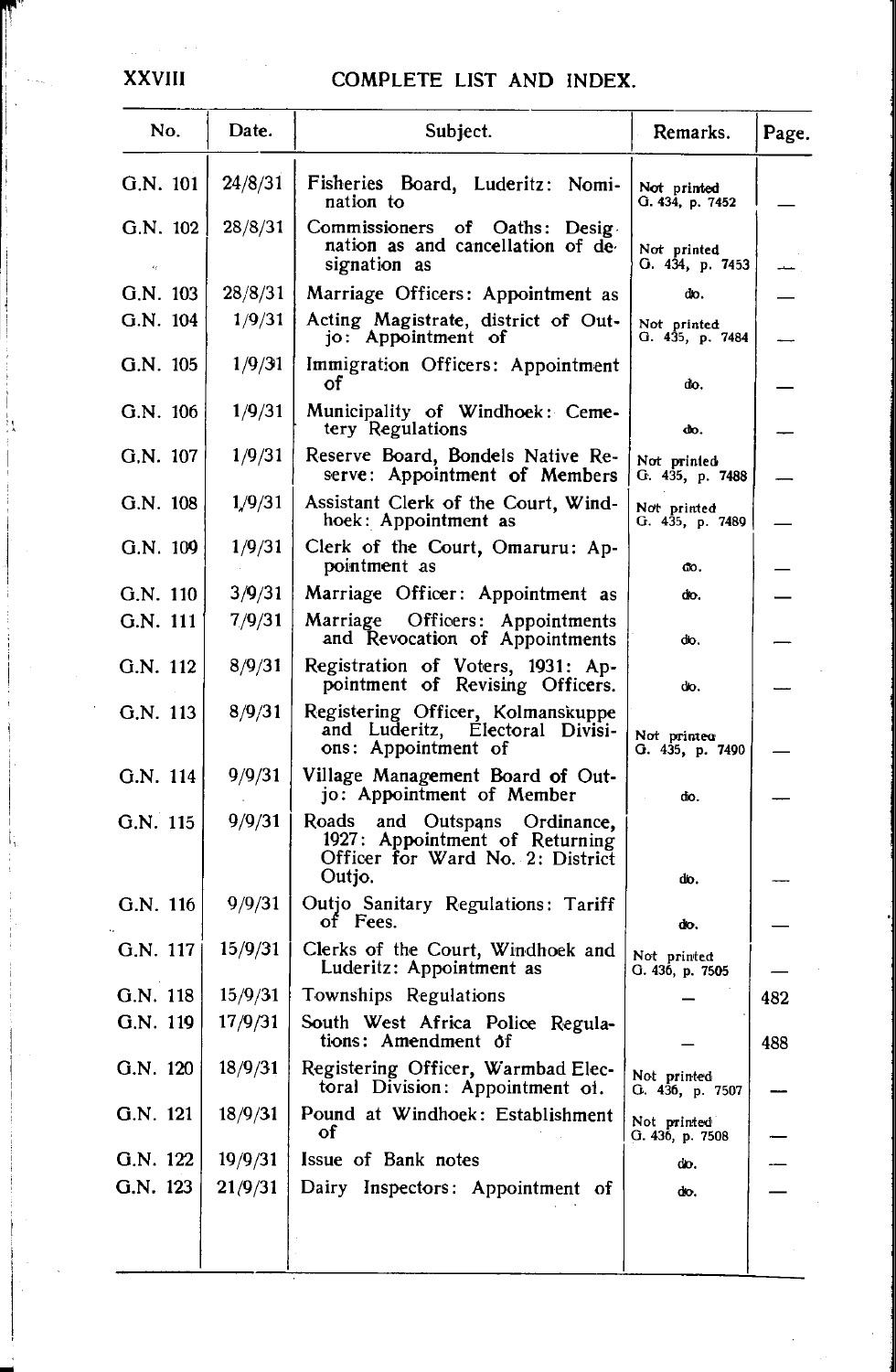| No.                      | Date.    | Subject.                                                                                                                           | Remarks.                       | Page. |
|--------------------------|----------|------------------------------------------------------------------------------------------------------------------------------------|--------------------------------|-------|
| G.N. 124                 | 22/9/31  | Appointment of<br>Dairy Industry:<br>members of Control Board                                                                      | Not printed<br>G. 436, p. 7508 |       |
| G.N. 125                 | 22/9/31  | Dairy Industry Control Board:<br>First meeting of                                                                                  | do.                            |       |
| G.N. 126                 | 23/9/31  | Clerk of the Court, Warmbad:<br>Appointment of                                                                                     | do.                            |       |
| G.N. 127                 | 24/9/31  | Commissioners of Oaths: Desig<br>nation of and Cancellation of<br>Designation of                                                   | do.                            |       |
| G.N. 128                 | 13/10/31 | Issue of Bank Notes                                                                                                                | Not printed<br>G. 437, p. 7518 |       |
| G.N. 129                 | 2/10/31  | Natives (Urban Areas) Proclama-<br>tion, 1924: Application of sec-<br>tion six to the Urban Area of<br>Otjiwarongo.                |                                | 490   |
| G.N. 130                 | 2/10/31  | Proclaimed Area<br>under<br>section<br>eleven of the natives<br>(Urban<br>Areas) Proclamation, 1924.                               |                                | 490   |
| G.N. 131                 | 2/10/31  | Regulation: Natives (urban Areas)<br>Proclamation, 1924.                                                                           |                                | 490   |
| G.N. 132                 | 8/10/31  | Pound at Grootfontein: Establish-<br>ent of etc.                                                                                   | Not printed<br>G. 438, p. 7521 |       |
| G.N. 133                 | 9/10/31  | Fisheries Regulations                                                                                                              |                                | 492   |
| G.N. 134                 | 13/10/31 | Government Notice No. 121 of<br>1931 Erratum.                                                                                      | Not printed<br>G. 438, p. 7522 |       |
| G.N. 135                 | 16/10/31 | Clerk of the Court, Omaruru: Ap-<br>pointment as                                                                                   | Not printed<br>G. 439, p. 7539 |       |
| G.N. 136                 | 19/10/31 | Periodical Court: Otjikondo                                                                                                        | do.                            |       |
| G.N. 137                 | 20/10/31 | Village Management Board Area,<br>Offiwarongo: Regulation rela-<br>ting to the slaughtering of ani-<br>mals and inspection of meat | do.                            |       |
| G.N. 138                 | 19/10/31 | Sani'ary Regulations, Otjiwarongo:<br>Tariff of fees                                                                               | do.                            |       |
| G.N. 139                 | 20/10/31 | Marriage Officer: Appointment as                                                                                                   | Not printed<br>O. 439, p. 7540 |       |
| G.N. $140 \mid 20/10/31$ |          | Marriage Officer: Appointment as                                                                                                   | do.                            |       |
| G.N. 141                 | 16/10/31 | Appointment of Boards in terms of<br>section 3 of the Cattle Improve-<br>ment Ordinance No. 10 of 1930.                            | do.                            |       |
| G.N. 142                 | 20/10/31 | Tsumeb: Establishment<br>Pound<br>at<br>of, etc.                                                                                   | do.                            |       |
| G.N. 143                 | 21/10/31 | Pound at Houmoed: Establishment<br>of, etc.                                                                                        | do.                            |       |
|                          |          |                                                                                                                                    |                                |       |
|                          |          |                                                                                                                                    |                                |       |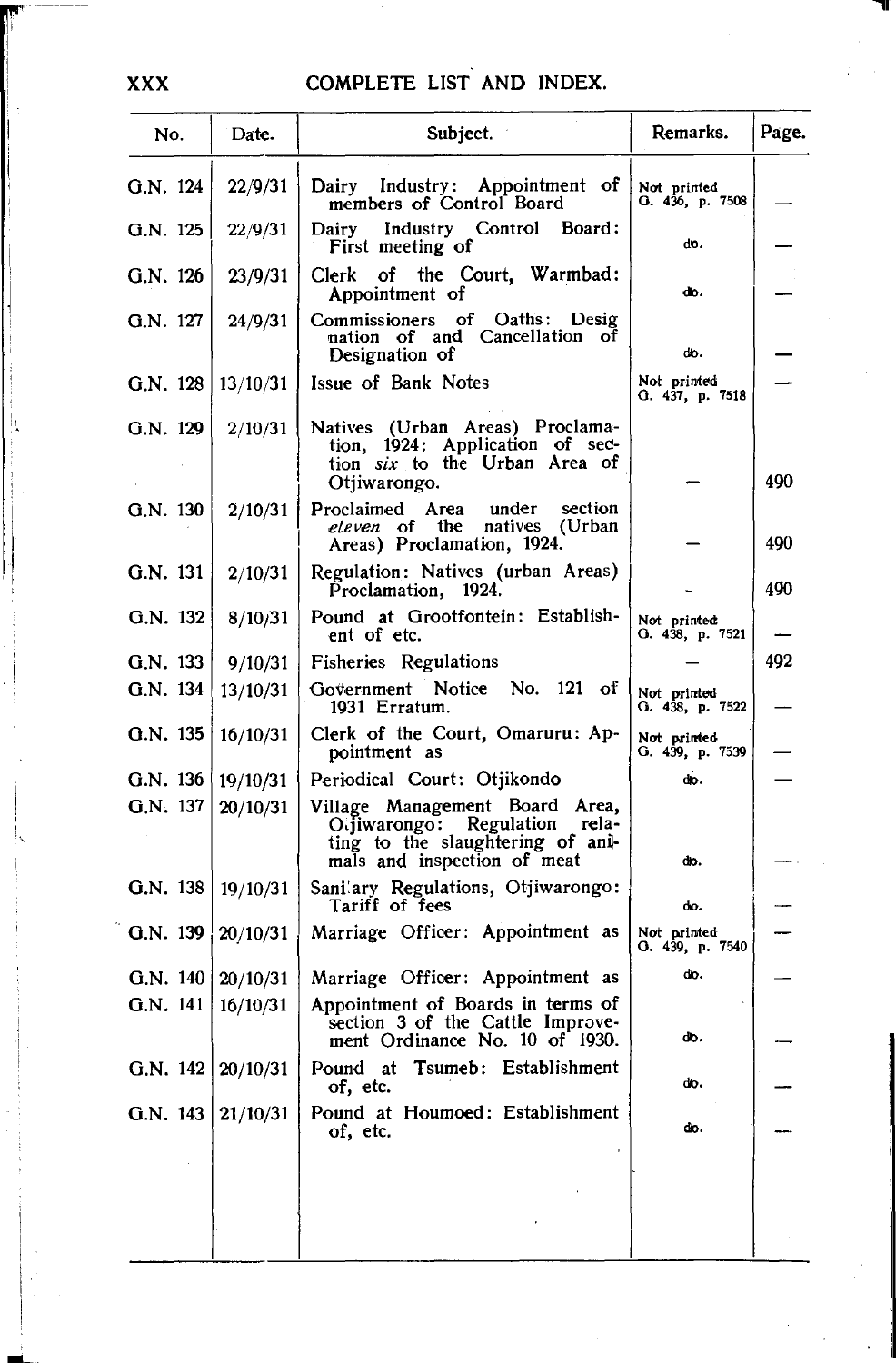|            | No.        | Date.                 | Subject.                                                                                          | Remarks.                       | Page. |
|------------|------------|-----------------------|---------------------------------------------------------------------------------------------------|--------------------------------|-------|
| G.N. 144   |            | 20/10/31              | Justice of the<br>Peace,<br>Special<br>Mariental and Hofmeyr: Cancel-<br>lation of appointment as | Not printed<br>G. 439, p. 7540 |       |
| G.N. 145   |            | 20/10/31              | Special Justice of the Peace, Pre-<br>torius No. 15: Cancellation of<br>appointment as            | Not printed<br>G. 439, p. 7541 |       |
| G.N. $146$ |            | 27/10/31              | at Okahandja:<br>Establish-<br>Pound<br>ment of, etc.                                             | do.                            |       |
| G.N. 147   |            | 29/10/31              | Election of the elective members<br>of the Advisory Council for the<br>Gebiet                     | do.                            |       |
| G.N. 148   |            | 10/11/31              | Commissioner of Oaths: Designa-<br>tion as                                                        | Not printed<br>G. 441, p. 7559 |       |
| G.N. 149   |            | 10/11/31              | Levies on butter and cheese                                                                       |                                | 492   |
| G.N. 150   |            | 10/11/31              | Levy on butter and cheese impor-<br>ted                                                           |                                | 494   |
| G.N. 151   |            | 10/11/31              | Closed area into or out of which<br>it shall not be lawful to remove<br>or allow cattle to stray  |                                | 494   |
| G.N. 152   |            | 10/11/31              | cheese export regu-<br>Butter<br>and<br>lations                                                   |                                | 496   |
| G.N. 153   |            | 10/11/31              | Regulations in connection with the<br>control of the dairy industry                               |                                | 518   |
| G.N. 154   |            | 10/11/31              | and cheese factories:<br>Creameries<br>Fixing of date of registration of<br>premises              |                                | 524   |
|            | G.N. 155   | 10/11/31              | Fisheries regulations                                                                             |                                | 526   |
| G.N. 156   |            | 11/11/31              | Special Justice of the Peace, Reho-<br>both: Appointment as                                       | Not printed<br>G. 441, p. 7570 |       |
|            | G.N. 157   | 12/11/31              | Sanitary Regulations, Walvis Bay                                                                  | do.                            |       |
|            | G.N. 158   | 18/11/31              | Amendment of Commonage Regu-<br>Village<br>Management<br>lations:<br>Board Area, Gibeon           | Not printed<br>G. 442, p. 7594 |       |
|            | G.N. 159   | 18/11/31              | Clerk of the Court: Appointment<br>as                                                             | Not printed<br>G. 442, p. 7595 |       |
|            | $G.N.$ 160 | 18/11/31              | Water Supply Regulations: Village<br>Management Board Area, Marien-<br>tal.                       | do.                            |       |
|            | G.N. 161   | 18/11/31              | Water Supply Regulations: Munici-<br>pality of Omaruru.                                           | Not printed<br>G. 442, p. 7600 |       |
|            | G.N. 162   | 20/11/31              | Clerk of the Court: Appointment<br>as                                                             | Not printed<br>G. 442, p. 7606 |       |
|            | G.N. 163   | 20/11/31              | Commissioners of Oaths: Designa-<br>tion as                                                       | Not printed<br>G. 442, p. 7607 |       |
|            |            | G.N. $164   23/11/31$ | Appointment of Magistrate: Otji-<br>warongo                                                       | do.                            |       |
|            |            |                       |                                                                                                   |                                |       |
|            |            |                       |                                                                                                   |                                |       |

XXXII